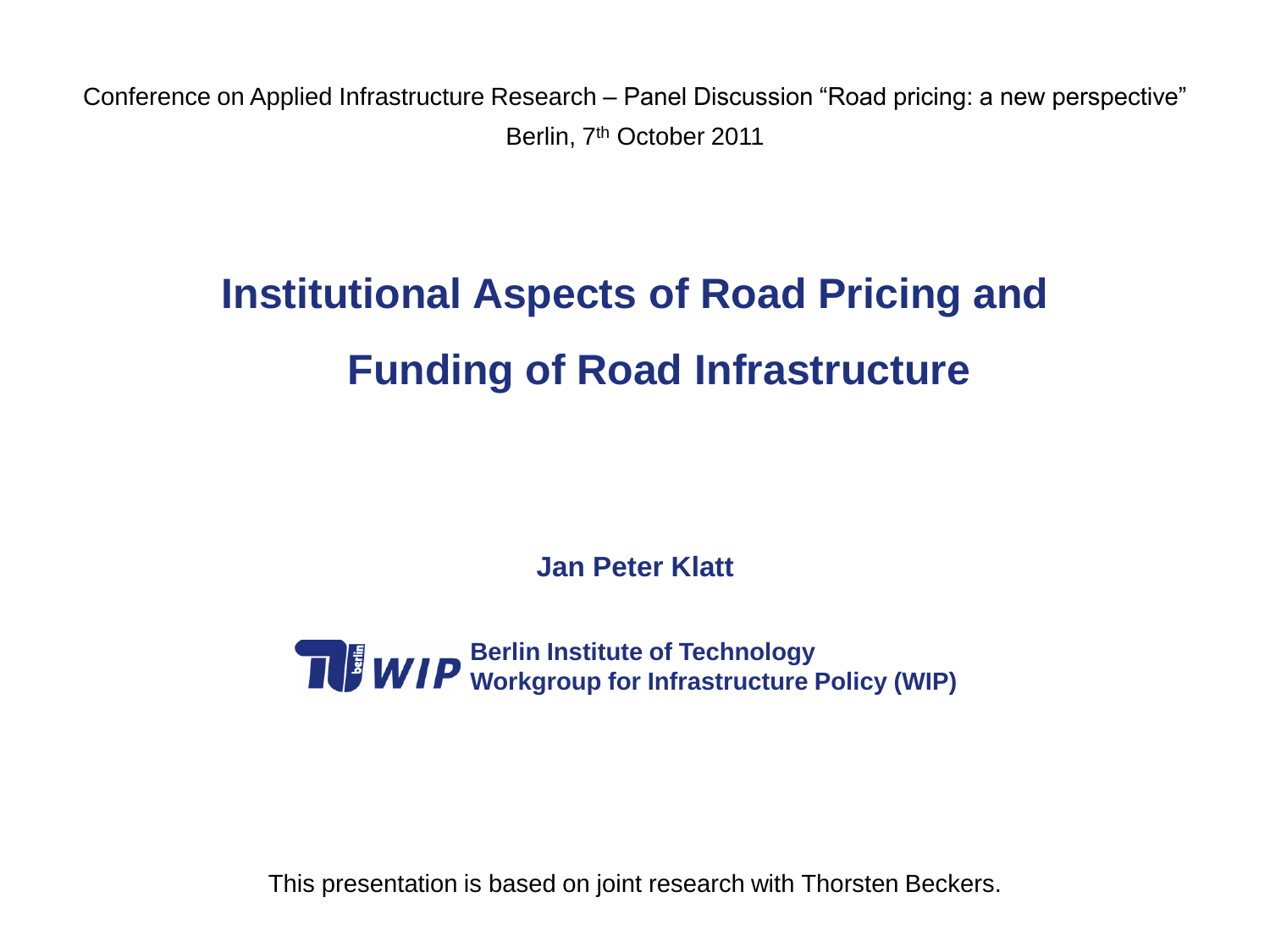### **Possible objectives of road pricing**

#### **Three possible objectives of road pricing**

- 1) Reduction of congestion
- 2) Reduction of environmental problems
	- air pollution
	- climate effects (greenhouse gas emissions)
	- traffic noise
- 3) Generation of (additional) funds

**Current policy debate – at least at the national level – is mainly about road pricing as a means for closing the funding gap regarding road infrastructure**

**For this reason, I will concentrate on the role road pricing can play for the creation of an efficient funding system**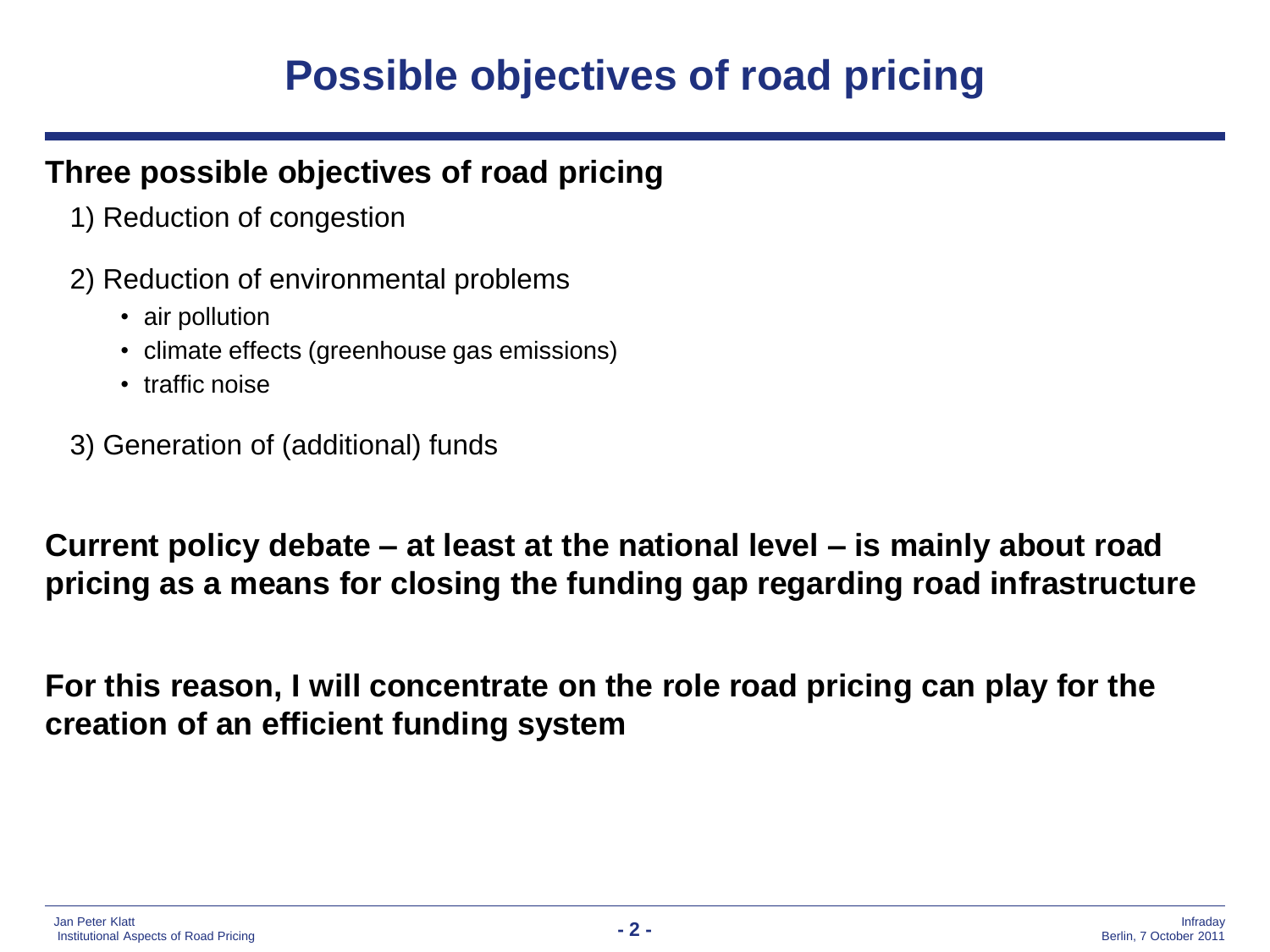#### **Sources of revenue**

- •Taxes
	- General taxes
	- Taxes within the transport sector
		- Fuel tax
		- Motor vehicle tax
- User fees (road pricing)
	- Time-based vignette
	- Distance-based toll

#### **Institutional solution for the provision and funding of road infrastructure**

- Definition of the rules concerning the…
	- … raise of funds
	- … allocation of funds to specific tasks
- … borrowing
- •Examples for institutional solutions
	- Traditional public budget system
	- Multi-annual financial framework within the public sector
	- Independent public road fund
	- Private concession companies



**Areas of expenditures**

•Operation

**Capital market**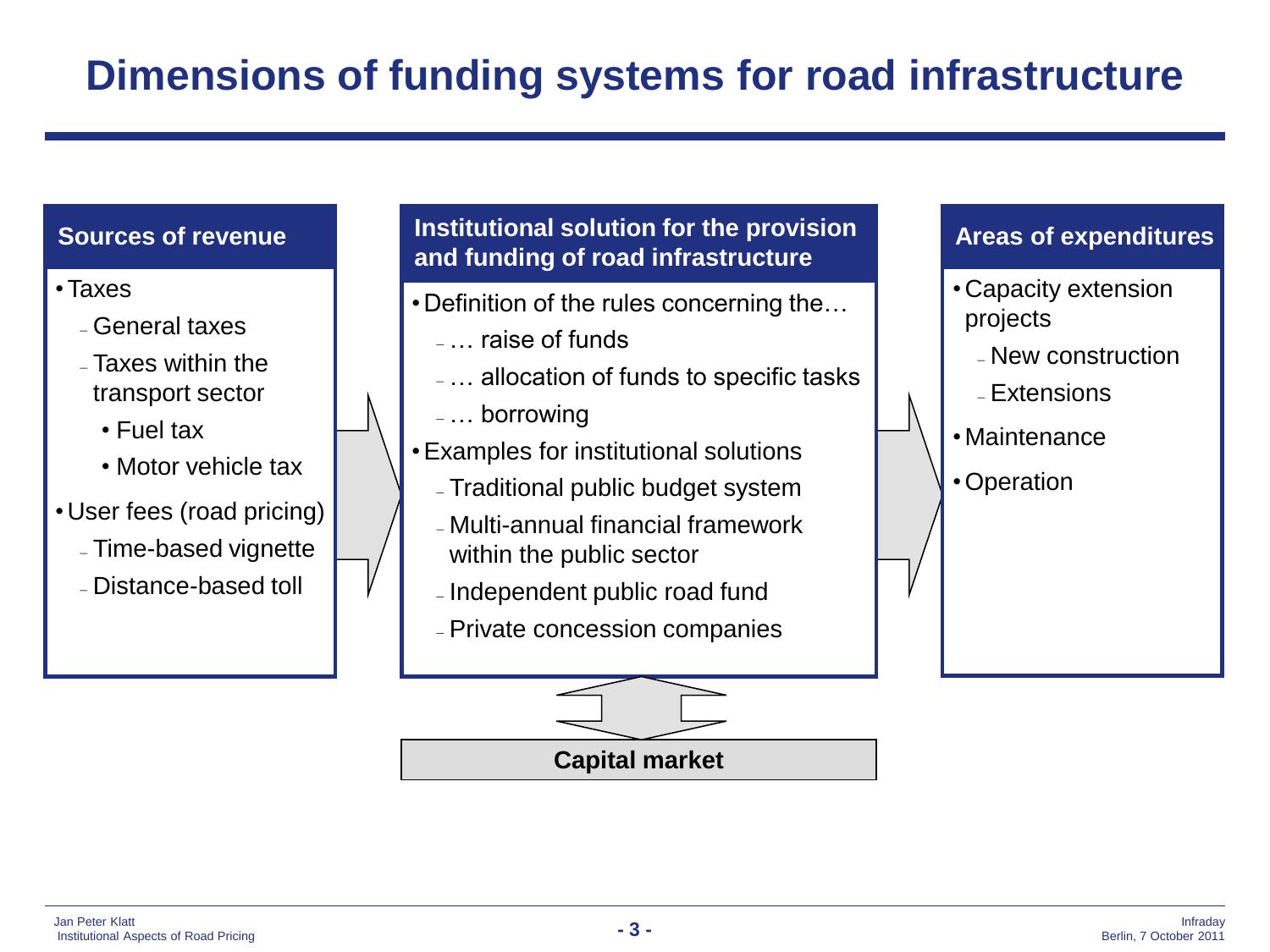# **Time horizon and options for the introduction of road pricing for passenger cars: the case of Germany**

#### **Distance-based toll**

- Problems implementing a distance-based toll for passenger cars on the federal motorways or federal trunk roads only
	- If the toll level is low a high proportion of toll revenues would have to be used to cover the costs of the tolling system
	- If the toll level is high there would be substantial traffic evasion on the subordinated network
- Tolls for passenger cars should not be introduced before the charging technology is available to raise tolls on motorways and on the subordinated network at acceptable costs

#### **Vignette**

- The vignette price should not be too high to limit traffic evasion on the subordinated network
- Advantages compared to a motor vehicle tax?
	- Additional payments from the transit traffic (advantage from a national perspective)
	- But the proportion of the transit traffic is in the passenger car segment comparatively low (even enough to cover the costs for the installation and operation of the tolling system including enforcement costs?)
- The advantages and disadvantages (costs of a vignette system, inefficient traffic evasion) of a vignette should be well balanced
- Net benefit is at least questionable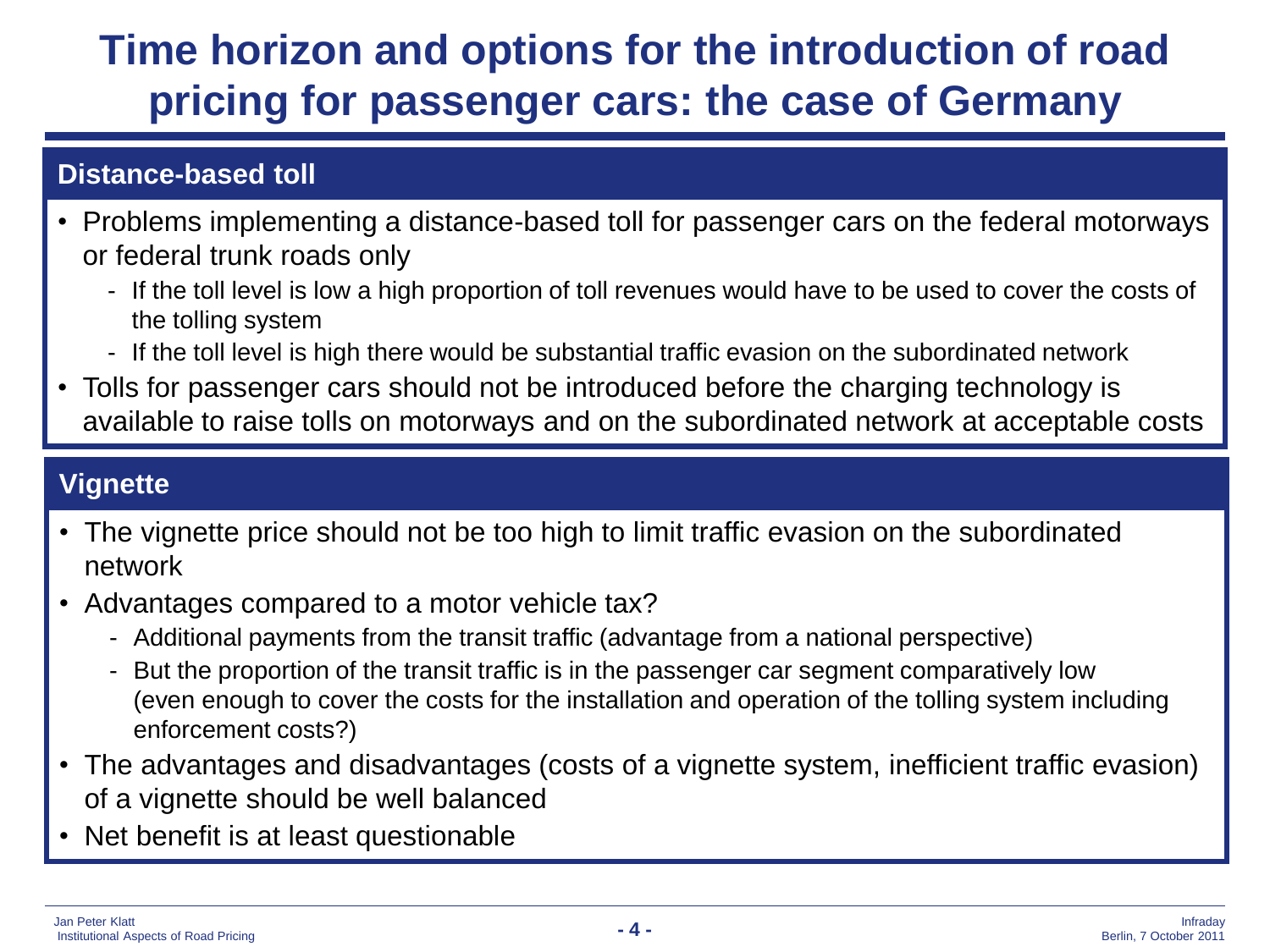# **Impact of the institutional solution for the provision and funding of road infrastructure**

### **Significance of road pricing and impact of the institutional solution**

- Introduction of road pricing is not crucial for the total amount of funds used for road infrastructure
- The design of the institutional solution is much more important for the amount of funds dedicated for road infrastructure than the sources of revenues

### **Criteria for the evaluation of institutional solutions**

- Realization of urgently needed projects; efficient level of funds for the maintenance and operation of the existing network available
- Use of efficient sources of revenues
- Efficiency of the coordination (low transaction costs)

#### **No** "one-size-fits-it-all solution"

- It is important to consider path-dependencies
- New institutional economics show that the existing institutional framework and the specific circumstances in each country respectively, play an important role